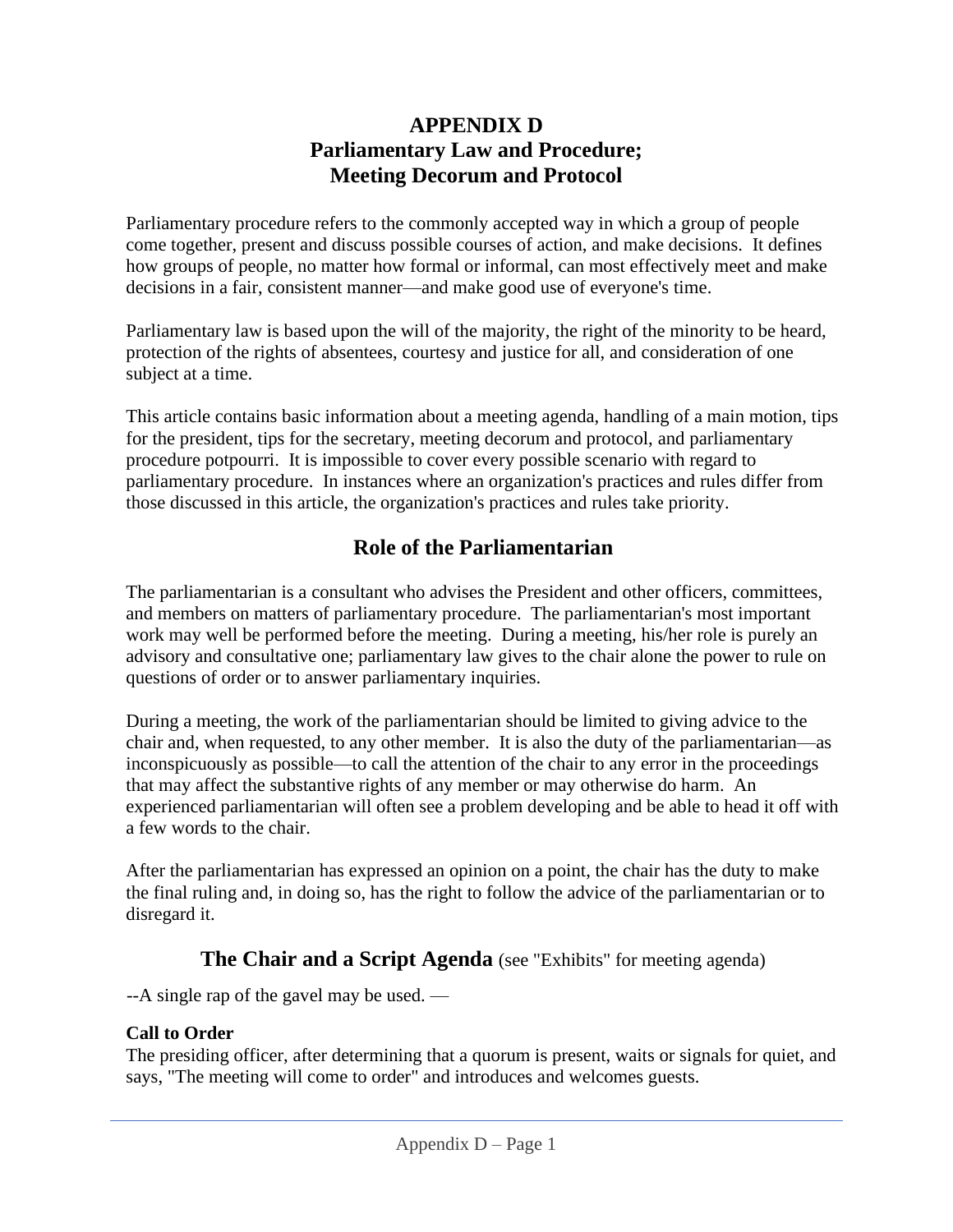#### **Opening Ceremonies**

Invocation and the Pledge of Allegiance to the Flag of the United States of America. (If given, the invocation, the national anthem, and the Pledge of Allegiance to the Flag are performed in that order.)

**Roll Call** (if customary) "The Secretary will call the roll."

#### **Reading and Approval of Minutes**

"The Secretary will read the minutes." **-OR-** "The minutes have been distributed to you." "Are there corrections to the minutes?" (No need to ask for additions or deletions, as those are considered corrections.) --Pause--

"If there are no corrections, the minutes are approved as read."

With corrections: "If there is no objection, the Secretary will make the corrections.

If there are no further corrections, the minutes are approved as corrected."

#### **Reports of Officers, Boards, and Standing Committees**

"The next business in order is hearing reports of the officers, board, and standing committees." Officers and standing committees are called on in the order in which they are listed in the bylaws. The chair usually calls on only those who have reports to make.

Call on the treasurer: "May we have the treasurer's report?"

"Are there any questions?" --Never: "Any corrections?"--

"The report will be filed for audit." A treasurer's report is never approved or adopted. Only an auditor's report, usually made annually, is adopted, having the effect of relieving the treasurer of responsibility for the period covered by his/her report.

An officer should not move the implementation of a recommendation in his report; another member can make such a motion following the officer's report.

The secretary or other reporting member of a board and the chairman or other reporting member of a committee, "on behalf of/by direction of the board or the committee," moves the adoption of the necessary motion to implement any recommendations the board or committee makes.

#### **Reports of Special Committees (**announced only if there are such committees prepared or instructed to report)

Special committees are called on in the order in which they were appointed.

The reporting member, usually the chairman if a member of the assembly: "On behalf of/by direction of the committee," moves the adoption of motions or resolutions in the report.

#### **Special Orders (**announced only if there are such items)

Unfinished special orders from the previous meeting and items made special orders for this meeting and not set for specific hours are taken up under this heading. Matters set by the bylaws for a particular meeting may be taken up.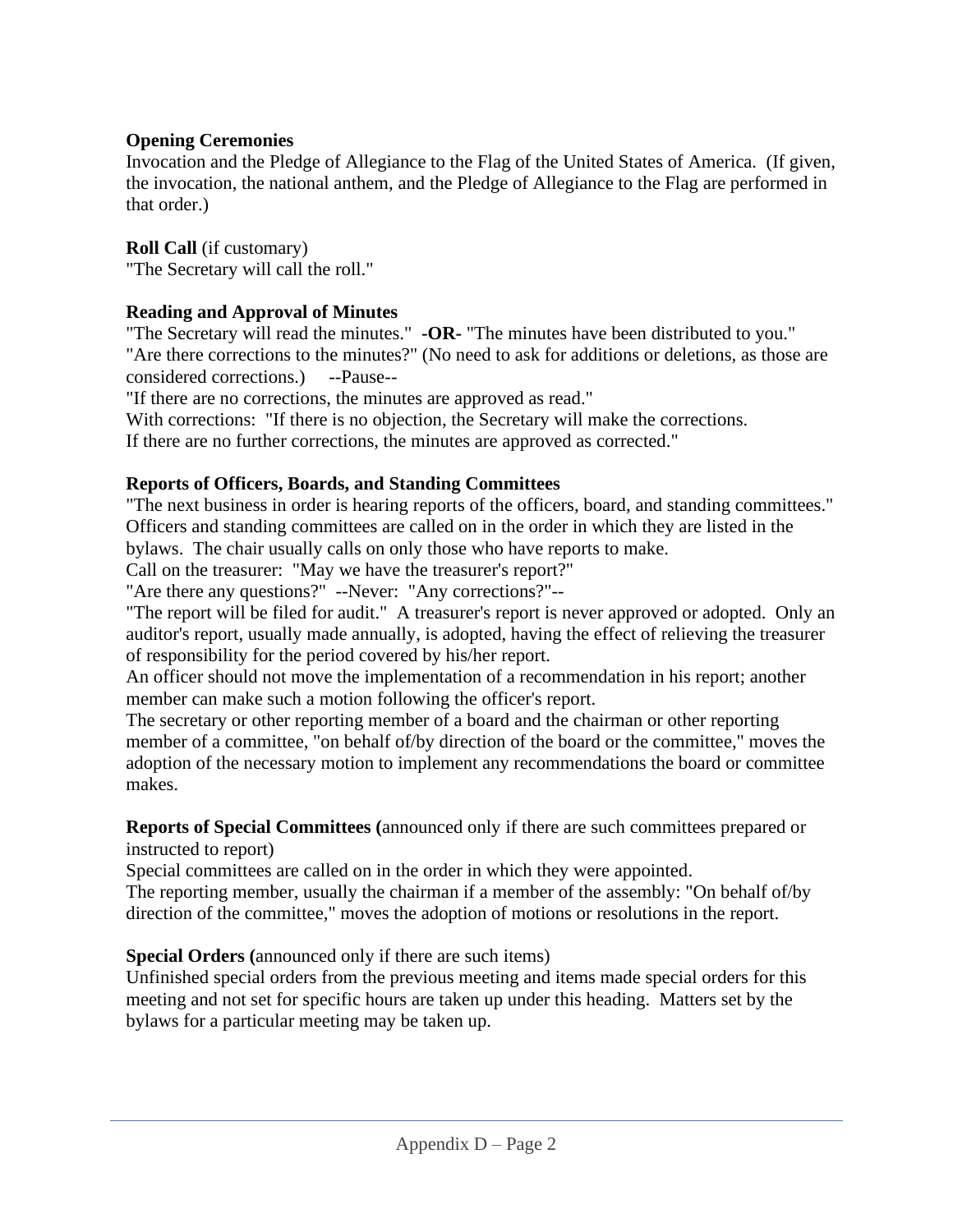Chair: "The next business in order is the consideration of special orders. The Secretary will read from the bylaws Article \_\_\_\_\_\_\_ Section \_\_\_\_\_\_ concerning the election/appointment of a Nominating Committee."

**Unfinished Business and General Orders (**announced only if there are such items) Any questions previously introduced and not finished or any postponed to the present meeting are under this heading.

Chair: "The next item of business is the motion relating to . . . that was postponed to this meeting. The question is on the adoption of the motion that . . .." –Proceed with debate and vote-

#### **New Business**

"Is there any new business?" "Is there any further new business?"

#### **Announcements**

"The chair has the following announcements. . . . Are there other announcements?"

#### **Adjournment**

Chair: "Is there any further business? (Pause) Since there is no further business, the meeting is adjourned." --A single rap of the gavel may be used. —

# **Handling of a Main Motion**

There are several classifications of motions and an order of precedence by one motion over another. Only the very basic information about handling a main motion is provided here, as it is impossible to provide a complete discussion in this article.

Following is an example of the procedure for handling a main motion, which is one that introduces new business.

- 1. A member says, "Mr. President." (In a large assembly, the member stands and gives his name and identification; in a small group, when the member may raise his/her hand to get the chair's attention, may give his/her name and identification for the benefit of the secretary.) The member awaits recognition by the chair.
- 2. The chair recognizes the member by calling his name, or, in a small assembly, by nodding to him/her.
- 3. The member makes the motion: "I move that (or 'to')…" and takes his/her seat.
- 4. Another member, without rising or raising his/her hand, seconds the motion: "I second the motion" or "I second it" or even just "second."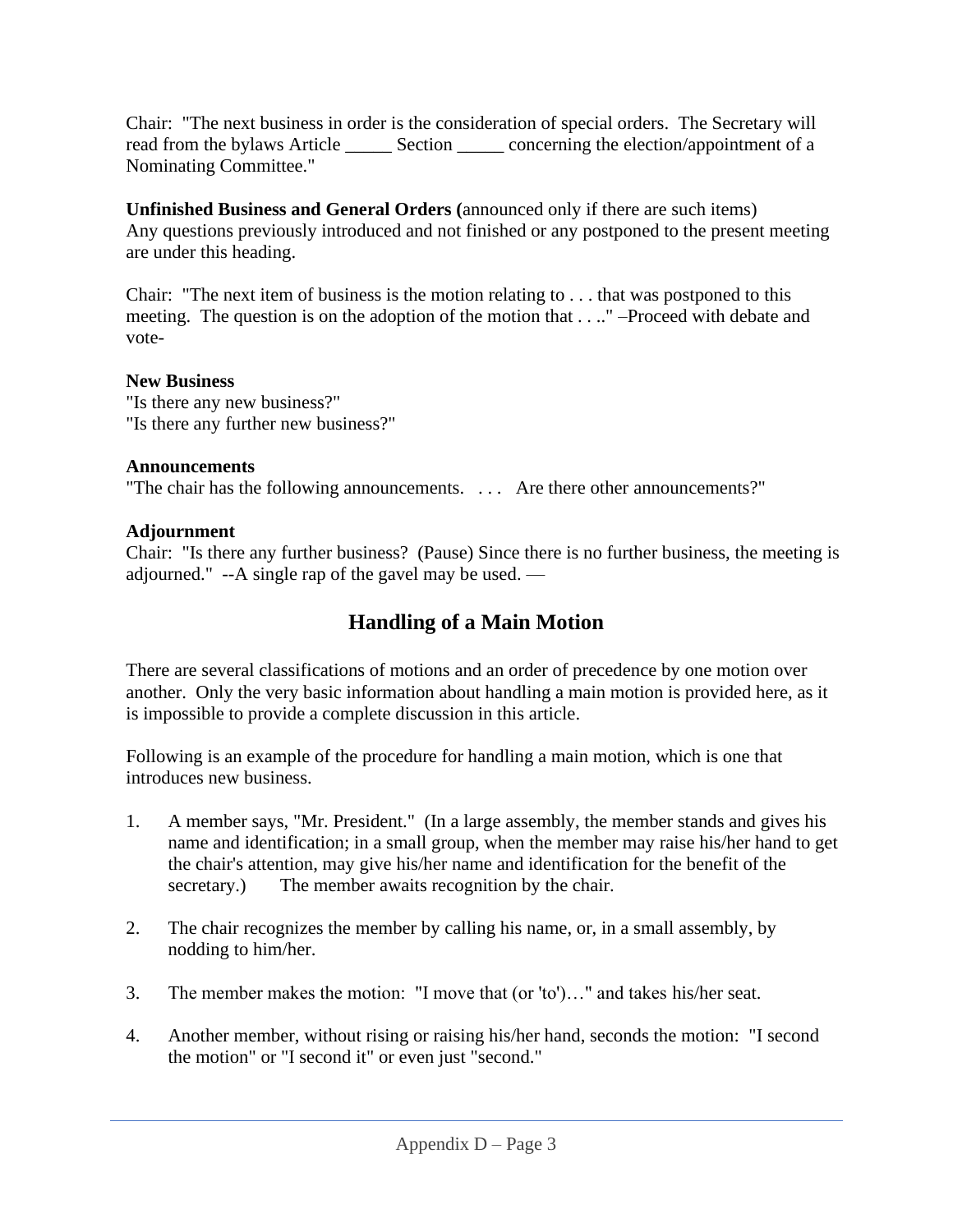- 5. The chair states the motion: "It is moved and seconded that…. Is there discussion?"
- 6. Members debate the motion.
- 7. The chair puts the motion to a vote: "Those in favor, say 'Aye.' (Pause for response.) Those opposed, say 'No.'" (Pause for response.)
- 8. The chair announces the result of the vote: "The 'ayes' have it, the motion is adopted, and …. (indicating the effect of the vote)," or "The 'noes' have it, and the motion is lost."

One motion that is usually misunderstood is known as "Previous Question" in parliamentary language. It is often referred to as "Question." This motion is used to bring the assembly to an immediate vote on the pending questions; its adoption does this with certain exceptions, which cannot be covered here.

Previous question is not in order when another has the floor, must be seconded, is not debatable or amendable, and requires a two-thirds vote for adoption.

If the motion is adopted, the assembly must stop discussion of the motion before it and take the vote immediately. If the motion is lost, the assembly may continue discussion.

# **Adoption of a Motion or Action Without a Motion, by Unanimous Consent**

In cases where there seems to be no opposition in routine questions or on questions of little importance, time can often be saved by the procedure of *unanimous consent*. Under these conditions, the method of unanimous consent can be used either to adopt a motion without the steps of stating the question and putting the motion to a formal vote, or it can be used to take action without even the formality of a motion.

To obtain unanimous consent in either case, the chair states that "If there is no objection . . . (or "Without objection  $\dots$ ")," the actions that he mentions will be taken; or he/she may ask, "Is there any objection to . . .?" The chair then pauses, and if no member calls out, "I object," the chair announces that, "Since there is no objection . . ." the action is decided upon. If any member objects, the chair must state the question on the motion, allow any debate, and put the question in the usual manner. Or, if no motion has been made, the chair must first ask, "Is there a motion to . . .(stating the proposed action)"; or he/she must at least put the question, assuming such a motion.

The correction and approval of minutes is an example of business that is normally handled by unanimous consent. The chair asks, "Are there any corrections to the minutes?" and pauses. (Corrections, when proposed, are usually handled by unanimous consent.) After any proposed corrections have been disposed of, and when there is no response to the chair's inquiry, "Are there any/further corrections to the minutes," the chair says, "There being no corrections/no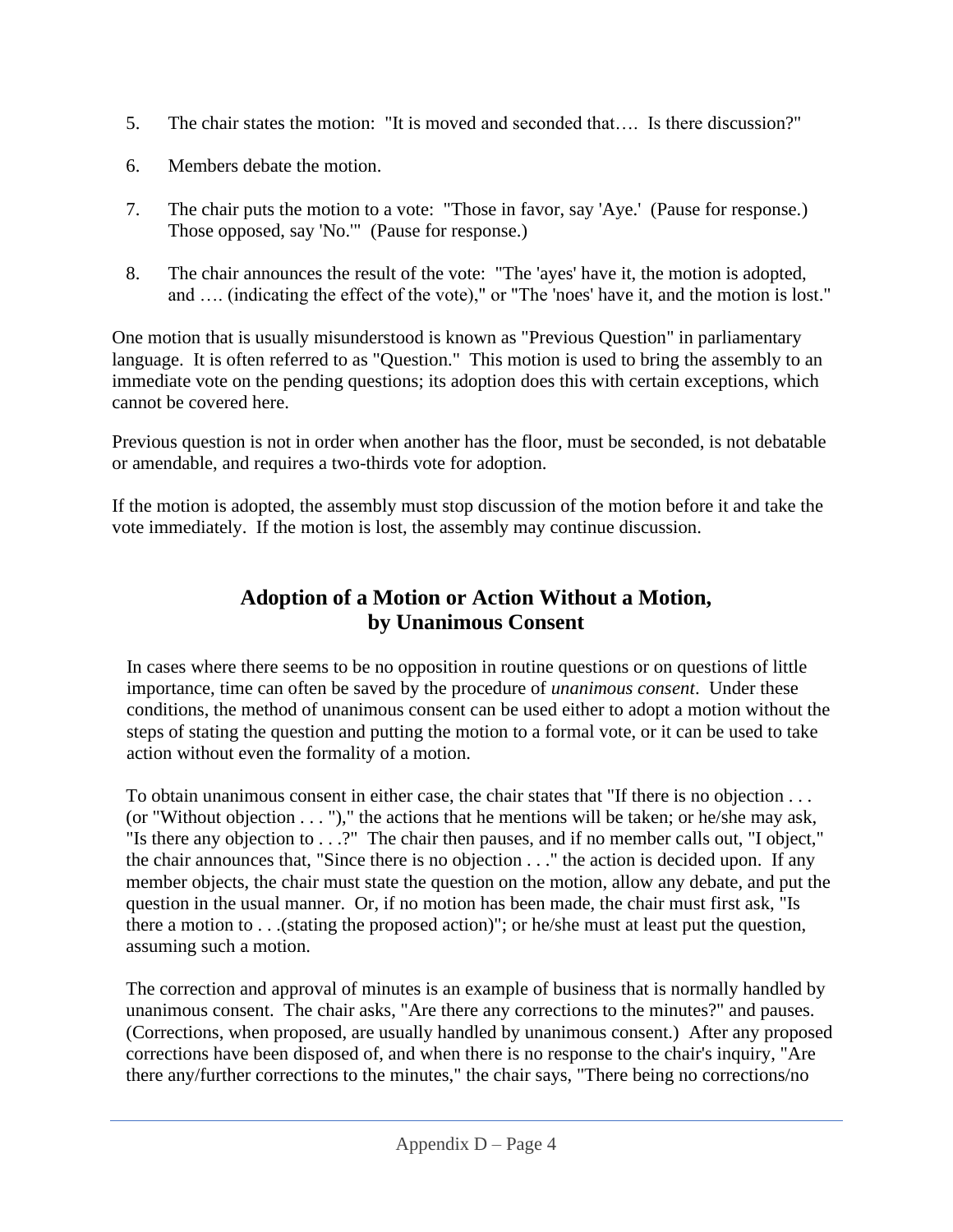further corrections, the minutes are approved as read/distributed/corrected." The minutes are thus approved without any formal vote.

# **Tips for the President**

- **-** Don't let meetings get out-of-hand.
- Make up your committees of members who will work together harmoniously.
- Don't overwork the same crowd. Keep an eye open for new talent.
- Don't do all the work yourself.
- Ensure that meetings are business-like, but not "stuffy."
- Remember that the larger the group, the greater the degree of formality that is necessary.

Always be willing to answer pertinent questions about the business at hand; other theoretical questions should not be allowed to interrupt pending business.

### **Tips for the Secretary**

The secretary is the keeper of the records and aide to the president. His/her special duties should be specified in the organization's bylaws and other rules. General duties, as described in **Robert's Rules of Order Newly Revised** include:

- -- Recording and distributing minutes and keeping record books in order and up-to-date.
- -- Keeping committee reports on file.
- -- Keeping the official membership roll (unless this responsibility is assigned to someone else).
- -- Notifying officers, committee members, and delegates of their election or appointment.
- -- Sending out notices of meetings and conducting the general correspondence of the organization unless this duty is assigned to another officer.
- -- Having available at each meeting: an up-to-date copy of the bylaws and all other rules of the organization; a list of all existing committees and their members; an accurate record of membership; a copy of the organization's adopted order of business; and an outline of that particular meeting's planned order of business.

When the president and vice president are absent, the secretary calls the meeting to order and presides until a chairman pro tem is elected.

When requested to do so, the secretary counts a *rising* vote. He/she also reads recommendations of the executive board, special resolutions, and excerpts from the bylaws and other rules as requested.

In small organizations, selection of a secretary pro tem is often handled by the chair's asking the assembly for general consent to the appointing of a specific member to carry on the duties of the secretary temporarily. If no one objects, the selected individual is elected by general consent and serves in that office temporarily. If anyone objects, the chair opens nominations, and an election, usually by voice, is held.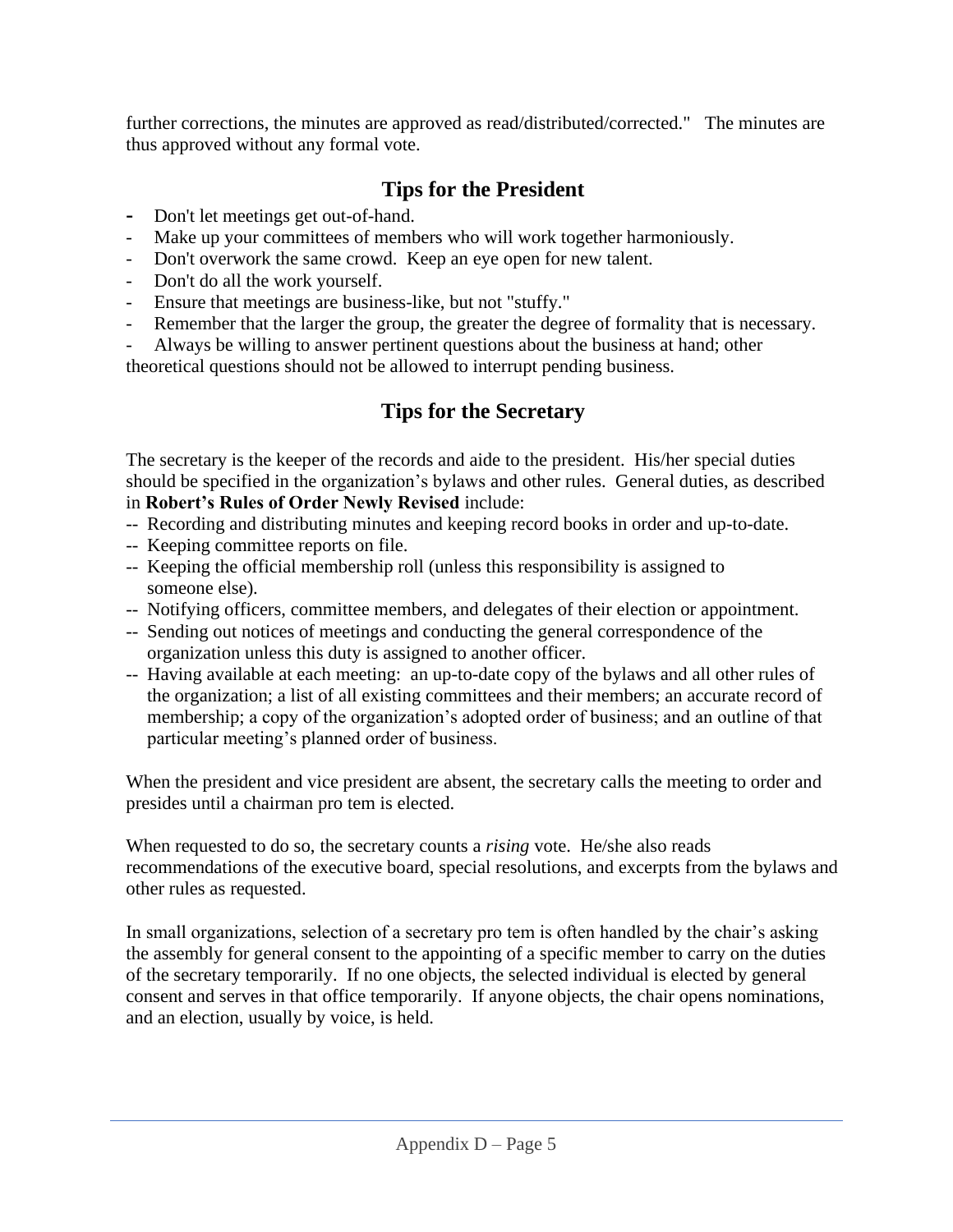### **Minutes**

Minutes should be as brief as possible and should be reported in the order in which the business was presented in the meeting. They should record action taken by the group, including:

- The exact wording of motions as stated by the chair. (The presiding officer can require any main motion or amendment to be in writing before it will be stated by the chair. The secretary can request the presiding officer to insist that this be done.)
- The name of the member who moved the adoption of a motion and the name of the seconder if it is the practice of the organization to do so OR if the assembly orders that it be included.
- The action taken on the motion.
- Personal opinions and details of debate or discussion are not included. What is done by the assembly, not what is said by the members, should be recorded. Minutes should never reflect the Secretary's opinion, favorable or otherwise, on anything that is done.

In writing minutes, the following outline is generally used (items 1-5 should be given in the first paragraph):

- 1. Kind of meeting—regular, special, annual, adjourned special, or adjourned annual.
- 2. Name of the organization or assembly.
- 3. Date, place, and time of meeting.
- 4. The presence and names of the president and secretary or, in the absence of the regular officers, the names of their substitutes.
- 5. Whether the minutes of the previous meeting were read and approved or whether the reading was dispensed with, for later approval.
- 6. A separate paragraph for each subject covered, including, as appropriate:
	- A. Hearing of reports and action taken.
	- B. All main motions and motions to bring a main motion again before the Assembly, except any that were withdrawn, and the wording in which each was adopted, defeated, or otherwise disposed of. (The secretary records the motions in exactly the same words as used by the chair when stating them to the assembly.)
	- C. The disposition of main motions and motions to bring a question again before the assembly that were neither adopted nor defeated. All adhering secondary motions such as amendments, etc., are also recorded.
	- D. Announcements of previous notice of motions to be made at a later meeting.
	- E. Points of order and appeals, whether sustained or lost, including the reasons given by the presiding officer for his ruling.
- 7. Hour of adjournment.
- 8. Signature and title of the person writing the minutes (not "respectfully submitted").

# **Parliamentary Procedure Potpourri**

- An established minimum number of voting members must be present in a meeting in order to transact business. Known as the "quorum," this is a majority unless otherwise specified.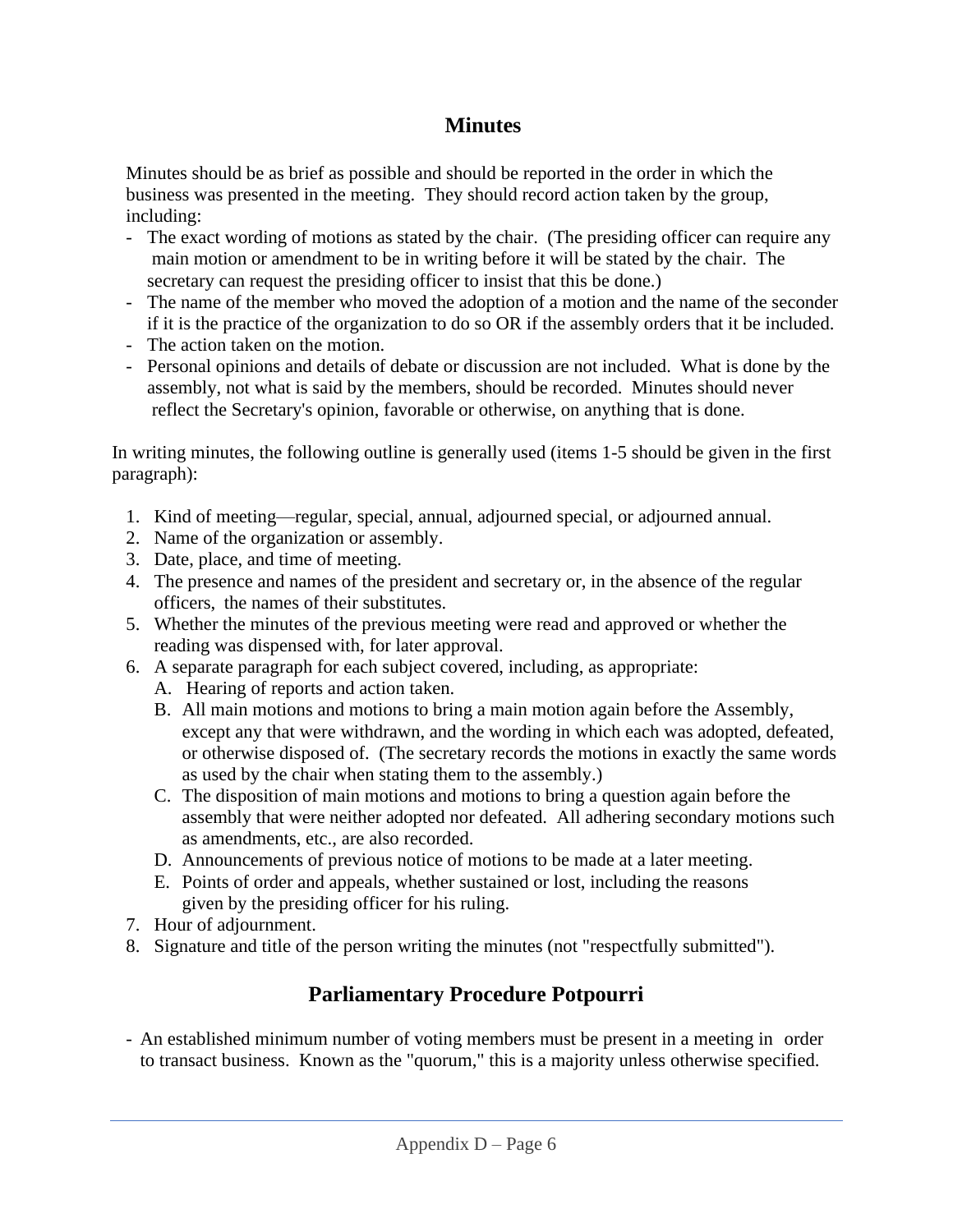- A majority vote decides a question except in some cases where basic rights of members may be taken away or in changing a special rule.
- A two-thirds vote is necessary for any motion that deprives a member of a right in any way.
- Silence gives consent.
- The President represents and acts for the assembly—not as an individual member. He/she should always remain impartial and refer to himself/herself impersonally ("the chair," "your President," etc.)

Others should refer to themselves in the third person during official reporting, whether speaking or writing. ("This member  $\dots$ ." – OR – "This chair  $\dots$ .")

- The chair never "turns the meeting over to" anyone. In the case of hearing a speaker, for example, the chair should say something like, "John Smith will introduce our speaker for the evening"—not "I will turn the program over to John Smith."

## **Basic Meeting Decorum and Protocol**

#### **Meeting Decorum and Protocol**

Correct decorum and protocol should be observed in all meetings.

- Invitations to speakers should include the date, time, place, and type of meeting; name of the president and meeting coordinator; general subject and length of speech; tentative outline of the program; and what others on the program will discuss. After invitations are accepted, it should be determined if the speakers will need special equipment, such as a projector. Consideration should be given about whether they need to be met at the venue and escorted to the meeting. They should receive "thank you" notes after the meeting.
- Those responsible for planning and carrying out the meeting should coordinate with the chair For the specific portion of the meeting (such as a business session or banquet) concerning seating arrangements. Head table arrangements are based on accepted seating practices, with special attention paid to rank of importance. Place cards with names printed on both sides are placed before each person seated at the head table.

The presiding officer is seated in the center when the number of seats is odd and to the right of center (the lectern) facing the audience when the number of seats is even. The speaker is seated to the immediate right of the presiding officer.

- Invocations, blessings, or spiritual thoughts should be short and general in nature.
- Members of the assembly arise and resume their seats at the direction of the chair. When meals are served buffet style, the line is formed when and how announced by the chair.
- Members should never walk between the chair and the assembly.